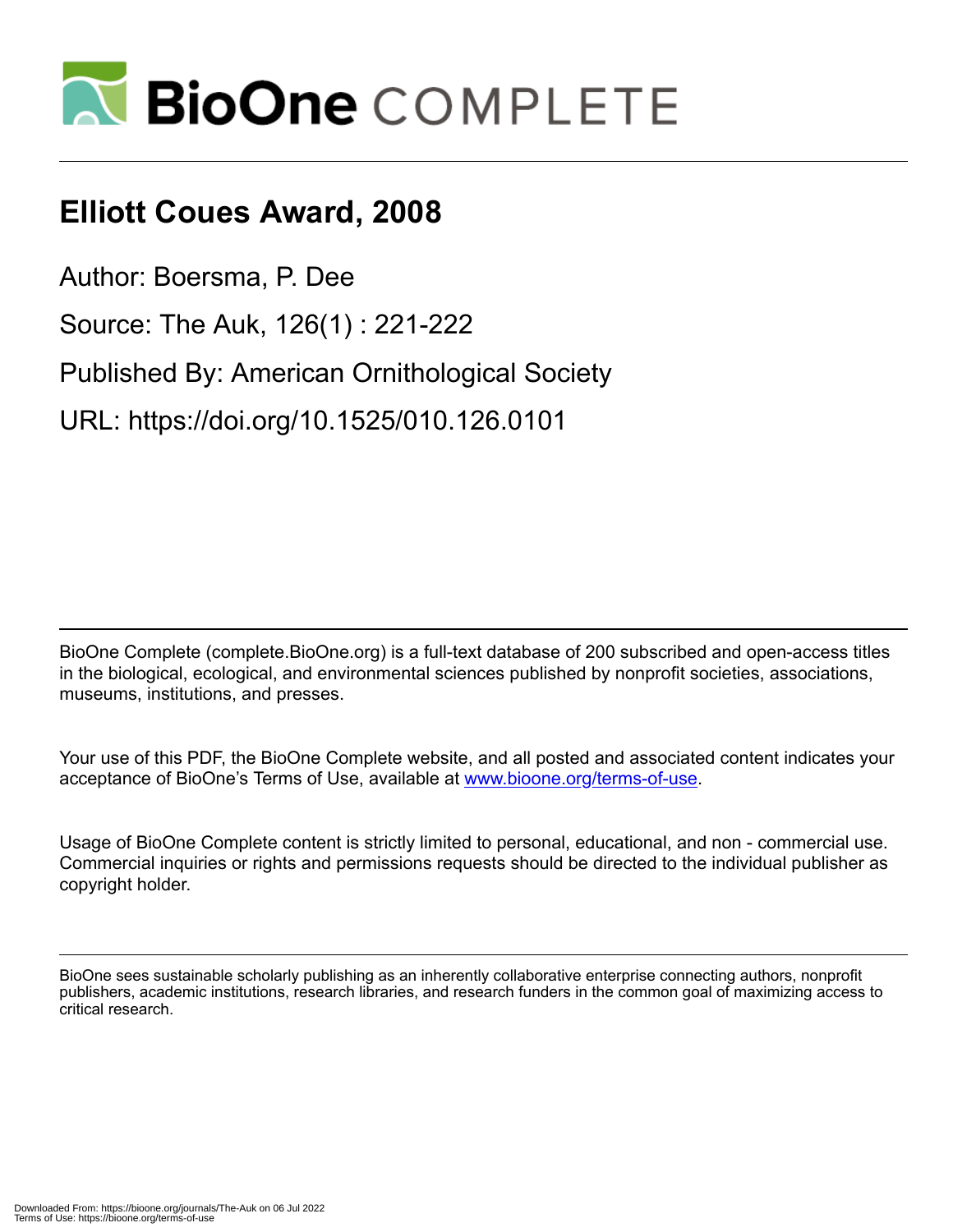The Auk 126(1):221–222, 2009  $©$  The American Ornithologists' Union, 2009. Printed in USA.

## **ELLIOTT COUES AWARD, 2008**

P. DEE BOERSMA

P. Dee Boersma holds the Wadsworth Endowed Chair in Conservation Science at the University of Washington, Seattle. Her scientific career began on Fernandina Island in the Galápagos archipelago, where her pioneering research demonstrated the profound effects of the 1972 El Niño event on seabirds far from the coast of South America. The first to demonstrate how these radical changes in ocean productivity dramatically shape the breeding biology of a seabird—the Galapagos Penguin (Spheniscus mendiculus)—she went on to show that Magellanic Penguins (S. magellanicus) are affected by similar events in the South Atlantic Ocean. Penguins are sentinels of the marine environment because they depend on and respond to variability in regional productivity

patterns. A seminal publication of Boersma's that appeared as the cover article of Science in June 1978 highlighted the connection between oceans, climate, and seabird reproduction.

Using natural history as a guide, Boersma's long-term studies have greatly enhanced our view of seabird biology, ecology, and conservation. Her work on Fork-tailed Storm-Petrels (Oceanodroma furcata) on the Barren Islands, Alaska, showed their amazing adaptations to a variable marine environment. Adaptations include incubation periods twice as long as expected because of egg neglect, incubation temperature among the lowest for birds, chicks that grow faster with intermittent large feedings than with regular small feedings, and chicks that survive torpor with temperatures down